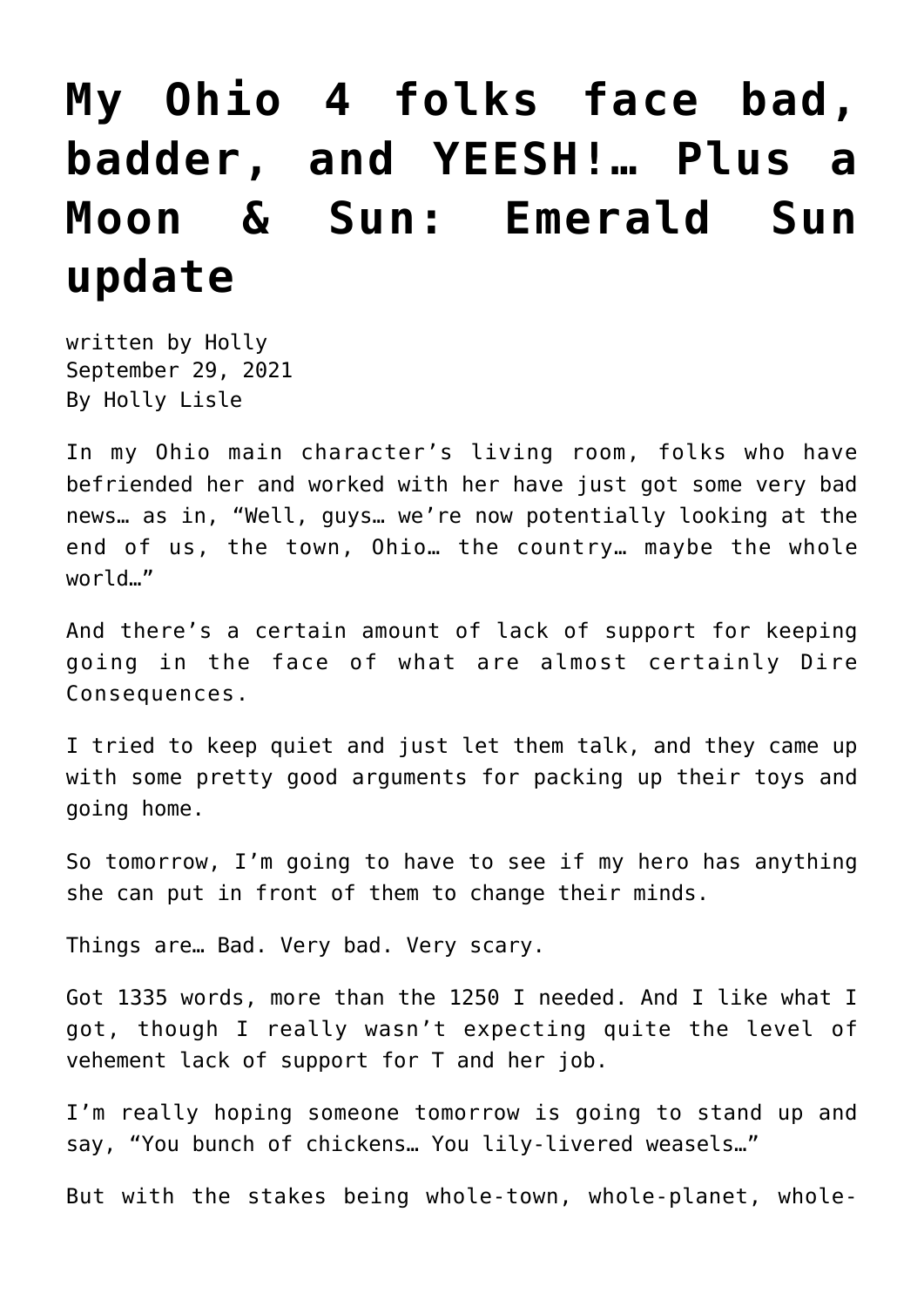solar-system… I don't have a clue what any of them might say.

Fortunately, I don't have to worry about that.

Tomorrow-Holly is the one who will have that land on her plate.

## **THE MOON & SUN SERIES**

I've had people asking me for years when I was going to write *The Emerald Sun* and finish the series.

Here's the problem. I have no clue how many readers actually want to have the series back in print, or to read the as-yetunwritten final novel.

And until yesterday, had no clue how to get in touch with the people who wanted to read those books.

And without being able to talk to the folks who want to read the series, there's no point in writing it, because there's no way to reach them to let them know when I do.

But I had one person from my big list write to me to say, "I'm waiting on your list because I want to read *The Emerald Sun*."

One. But that's why she was/ is there… and there might well be other folks who are waiting for the same thing.

If that's you, here's your page: <https://hollylisle.com/i-want-to-read-the-emerald-sun/>

Go there, add yourself to the Moon & Sun reader's list, and if you have some friends who share your reading tastes, bring friends. Reply to the ONE email on that list — right now there's just one. Talk to me.

The problem is  $-$  and always has been  $-$  that I need enough readers for the series to do the massive amount of work (and incur the large expense) to bring the first two books back to life and write the third one.